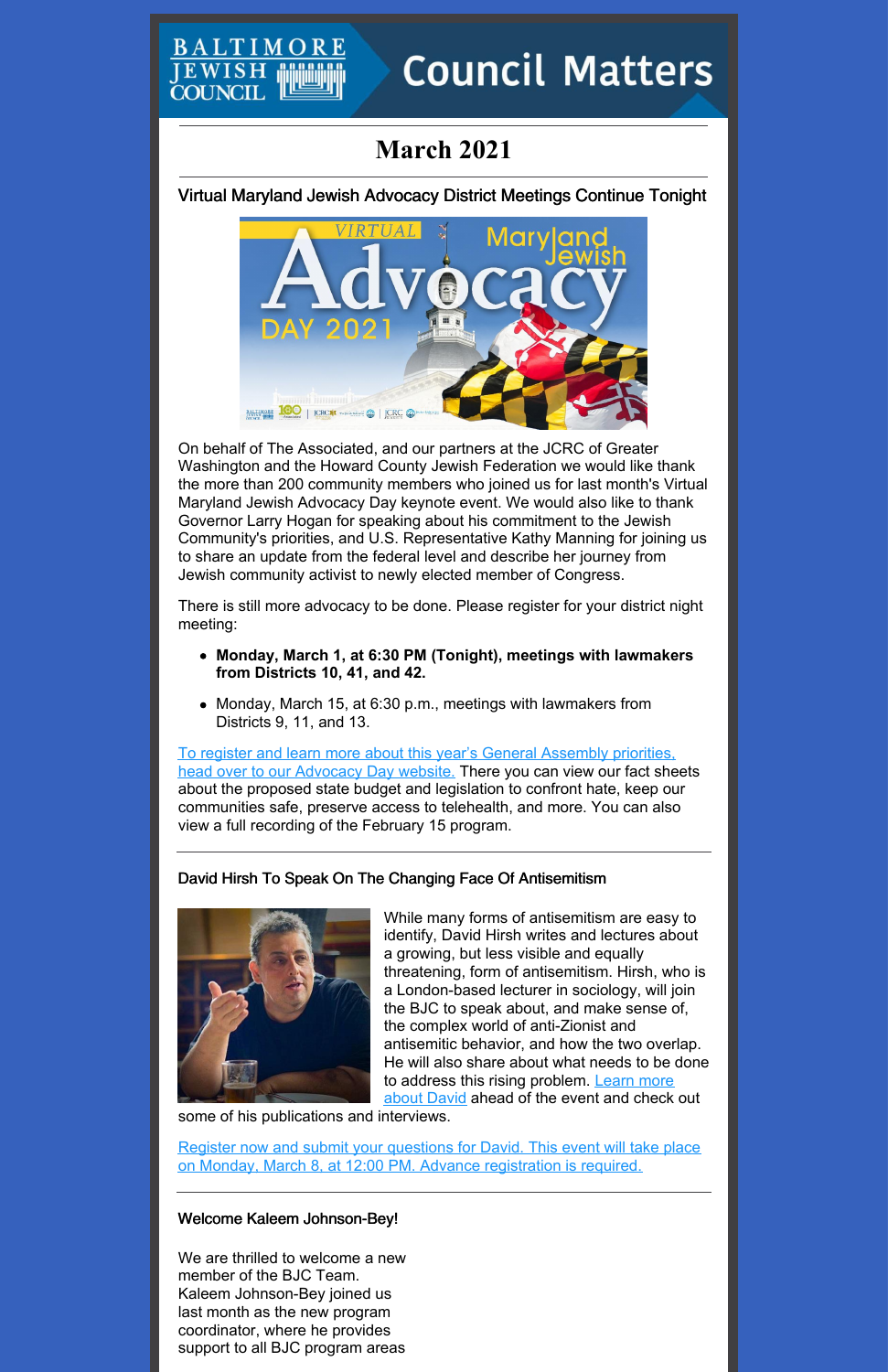with a focus on The Elijah Cummings Youth Program in Israel.

In addition to his role at the BJC, Kaleem serves in the District of Columbia Army National Guard as an Operations Officer for the HHD 372nd Military Police Battalion. Before becoming the program coordinator, Kaleem was as a reading tutor for Baltimore



City Public School students grades K through 5. Outside of work, he is very active in pursuing his passion for aviation, having obtained his FAA Student Pilot Certificate this past fall. Kaleem holds a Bachelor of Arts degree in Africana Studies from the University of Delaware.

### Answering New Questions For Passover This Year

What if I don't connect to the term Jew of Color (JOC)? Can't I just be a black person who makes Shabbat? What is being chosen and what is tokenizing? Why these questions and why now?

Pesach is the season of asking important questions and telling



stories about the circuitous journey from oppression to liberation, both as history and as a continuous process that each of us must see ourselves part of, in every generation. This Passover, when we must once again be distant from each other, we invite you to join together with us virtually on March 22 at 7:15 PM for an engaging night of storytelling, reflection, and identity as we prepare for Pesach in community.

**[Registration](https://jcfb.zoom.us/meeting/register/tJMucO-rqTMqHtCIpZOqPRoQSK7VXnTNuOjT) is now open.** We are proud to present this event with Repair The World: Baltimore.

# Know Before You Go: Talking About Israel On College Campuses



Talking about Israel on a college campus is not just complicated, but it can often become a contentious and divisive issue. But it does not have to be, and as Jews we should feel proud to talk with our peers about our ancestral homeland.

We are excited to be partnering with The Associated's Israel Insight Forum and

OpenDor Media to present the first installment of a three part series on Israel and the college campus. This series, aimed at high school juniors and seniors, begins by exploring the question: can you be Zionist and progressive?

The series launches next Thursday, March 11 at 6:45 PM. [Registration](https://associated.org/event/the-israeli-palestinian-context-navigating-the-realities-of-being-jewish-on-campus/) is now open, and all are welcome to join.

# **Did You Miss These Programs?**

Watch the full recording now!